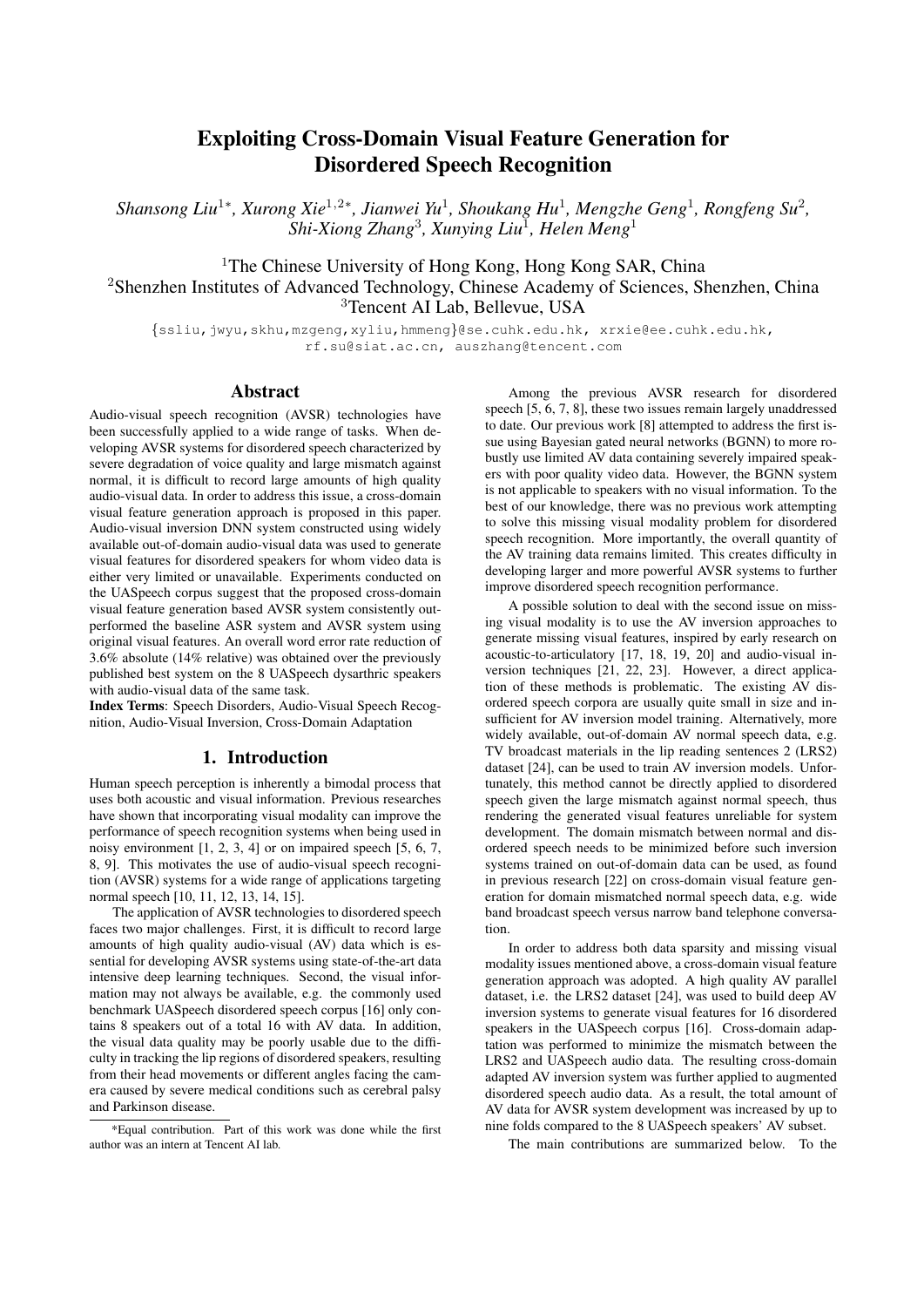best of our knowledge, this is the first work to explore crossdomain visual feature generation approaches for audio-visual disordered speech recognition. In contrast to previous research where both data sparsity and missing visual modality issues were unaddressed, this paper presents a dual purpose solution targeting both issues. Experiments conducted on the UASpeech corpus suggest that the proposed cross-domain visual feature generation based AVSR system consistently outperformed the baseline ASR system and AVSR system using original visual features. An overall word error rate reduction of 3.6% absolute (14% relative) was obtained over the previously published best system [8] on the 8 UASpeech dysarthric speakers with audiovisual data of the same task.

The rest of the paper is organized as follows. The baseline ASR and AVSR systems are described in section 2. Section 3 describes the AV inversion systems trained on the LRS2 dataset. Section 4 details the cross-domain visual feature generation approach. Experiments setup and results are shown in section 5. The last section concludes and discusses possible future work.

## 2. Audio-visual Speech Recognition

This section describes the DNN based ASR and AVSR systems architecture on which the experiments were conducted in this paper. The learning hidden unit contributions (LHUC) [25] based speaker adaptive training (SAT) was also used.



Figure 1: *The ASR and AVSR systems architecture developed for the UASpeech disordered speech corpus. Different connection combinations in this figure form different systems. For example, retaining connections (a) and (b) while discarding others leads to the ASR baseline system; Disconnecting (b) and retaining (a), (c) and (d) (for AV modality fusion) produces the AVSR baseline system. The connections (e) and (e)+(f) are used for LHUC speaker adaptive training of ASR and AVSR systems.*

The baseline ASR and AVSR systems share the same main structure regardless of the connections (c), (d), (e) and (f), shown in Fig. 1. The main structure is composed of seven hidden layers. Each hidden layer contains a set of neural operations performed in sequence: affine transformation (in green), rectified linear unit (ReLU) activation (in yellow) and batch normalization (in orange). To reduce network parameters, linear bottleneck projection layers (in light green) are applied to the inputs of the intermediate five hidden layers. The first six hidden layers are equipped with dropout operations (in grey) to avoid over-fitting. Softmax activation functions (in dark green) are used in the output layer. Additionally, we place two skip connections in the main structure to speed up the training process and circumvent the vanishing gradient problem. One skip connection is positioned between the outputs of the first and third layer, and the other is between the outputs of the fourth and sixth layer. The AVSR system is produced by adding a visual subnet using connections (c) and (d). The output of the visual subnet is then added to the sixth layer's output before the next ReLU activation.

Multi-task learning (MTL) [26] was adopted to train the systems illustrated in Fig. 1. The output targets for the two tasks are frame-level tied triphone states and monophone alignments respectively, obtained from a GMM-HMM system implemented using the HTK toolkit [27]. Incorporating monophone alignments can reduce the risk of over-fitting to unreliable triphone states computed from disordered speech. The loss function of the mutli-task learning is as follows:

$$
\mathcal{L}_{MTL} = \lambda \cdot \mathcal{L}_{tristate} + (1 - \lambda) \cdot \mathcal{L}_{mono}
$$
 (1)

The above loss function uses the cross-entropy criterion, where  $\mathcal{L}_{tristate}$  is the loss of the tied triphone state task and  $\mathcal{L}_{mono}$  is the loss of the monophone task.  $0 \leq \lambda \leq 1$  is the weight ratio.

To handle the large variability among different dysarthric speakers, LHUC-SAT was used (see connections (e) and (f) for LHUC adaptation to the main architecture and visual subnet respectively in Fig. 1). During training, supervised estimation of the LHUC scaling factors was performed for each speaker. During test adaptation, an unsupervised LHUC adaptation was used, where the LHUC scaling factors were adapted.

3. Audio-visual Inversion



Figure 2: *Various AV inversion architectures investigated in this paper. (a), (b), (c) are DNN based AV inversion models, (d) is the LSTM based AV inversion model. The network inputs are splicing windowed frames of acoustic features, while the output is a single frame of visual features.*

In order to address the missing visual modality issue, an audiovisual inversion technique was employed. The objective of audio-visual inversion is to learn the mapping between acoustic and visual domain, hence a suitable inversion model is required. In previous research, Taylor et al. [21] explored the deep neural network (DNN) based AV inversion architectures, while Su et al. [22] adopted the long short term memory (LSTM) network with fully connected layers to train the AV inversion model. In this paper, we used the widely available, out-of-domain AV normal speech data, the LRS2 dataset [24], and investigated both inversion techniques, i.e. DNN and LSTM, to select a suitable AV inversion model by evaluating the AVSR performance on the LRS2 AV test set in comparison against a baseline AVSR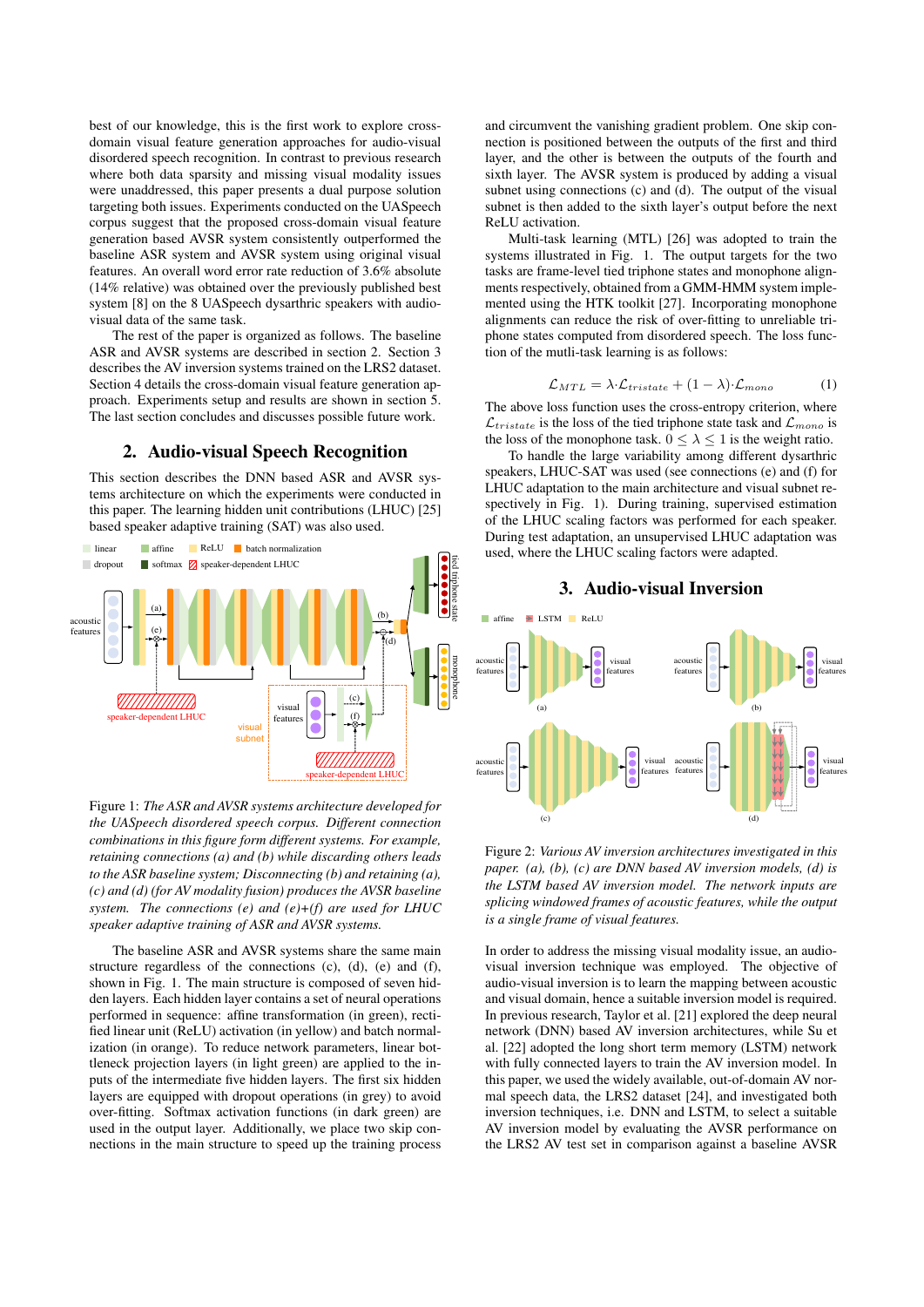system using the original visual features only. The generated visual features were used in both AVSR system training and evaluation stages.

Table 1: *AVSR systems performance comparison (in WER) on the LRS2 AV test set. The visual features used in the AVSR systems are original visual features and generated visual features produced by the four investigated AV inversion systems.*

| <b>AVSR WER</b> %           |                           |             |      |      |  |  |  |
|-----------------------------|---------------------------|-------------|------|------|--|--|--|
| original<br>visual features | generated visual features |             |      |      |  |  |  |
|                             |                           | <b>LSTM</b> |      |      |  |  |  |
|                             | (a)                       | (b)         | (c)  | (d)  |  |  |  |
| 9.05                        | 9.25                      | 8.92        | 9.20 | 9.28 |  |  |  |

Various forms of AV inversion models are illustrated in Fig. 2. The first three (a), (b) and (c) adopted the feedforward DNN structure with different number of hidden layers, while (d) used additional LSTM layers following several fully connected layers. ReLU activation functions were applied to all models. The AVSR performance using generated visual features of the above four inversion models against that using original visual features are shown in Table 1. This table demonstrates that the AVSR systems using generated visual features from the four AV inversion models have comparable WER performance compared to that using original visual features. The DNN based AV inversion model (b) in Fig. 2 was selected for the rest of the paper with necessary cross adaptation being used considering its best performance among the four inversion models.

## 4. Cross-domain Visual Feature Generation



Figure 3: *Cross-domain visual feature generation system architecture. The left part is the MLAN network consisting of two DNN components, while the DNN in the right is the AV inversion model using the bottleneck features as the adapted "acoustic" inputs from the second DNN component of the MLAN network.*

The inversion systems (described in section 3) trained on the LRS2 AV normal speech data cannot be directly applied to disordered speech given the large mismatch against normal speech. This mismatch may lead the generated visual features unreliable to use for AVSR system development. There are multiple solutions can be applied to handle such mismatch, e.g. domainadversarial neural networks (DANN) [28] or multi-level adaptive networks (MLAN) [29], which have been investigated by

previous work [22] on normal speech datasets. Following [22], the MLAN based method was adopted to minimize the domain mismatch between normal and disordered speech in this paper.

As shown in the left of Fig. 3, the MLAN network consists of two DNN components, each with a bottleneck layer immediately before the output layer. The training process of such adaptive network is detailed as follows: the first-level DNN was trained with the audio data from the in-domain UASpeech corpus; the trained in-domain DNN was then used to produce bottleneck features for the out-of-domain audio data of the LRS2 AV normal speech; the next step was to train the second-level DNN using the out-of-domain LRS2 audio data concatenated with the bottleneck features computed from the previous step.

In this MLAN network during training stage, the out-ofdomain LRS2 audio data was transformed to "UASpeech-like" data, via the bottleneck features produced by the first-level indomain UASpeech audio data trained DNN. The UASpeech domain information inside the bottleneck features was removed by the second-level DNN component of the MLAN network, where the "UASpeech-like" LRS2 bottleneck features were reversed back to the LRS2 data domain. Then the bottleneck outputs of the second-level DNN component can be used as crossdomain adapted "acoustic" features for the following AV inversion model training (in the right of Fig. 3). When applying the MLAN network, we feedforward the UASpeech data through both components to generate "LRS2-like acoustic" features.

## 5. Experiments

### 5.1. Task Description and Experimental Setup

The UASpeech [16] is an isolated word recognition task containing 16 dysarthric and 13 control speakers, where only 8 dysarthric speakers have AV parallel data. The data was split into three blocks, B1, B2 and B3. The B1 and B3 of the 29 speakers (∼30.6h) were used for baseline ASR and AVSR systems' training. The performance evaluation was conducted on the B2 of the 16 dysarthric speakers (∼9h). The augmented UASpeech audio data (∼99.5h) for addressing the data sparsity issue were provided by the authors of [30].

The LRS2 dataset is one of the largest widely available AV normal speech datasets [24]. The train+validation and test sets of the LRS2 dataset were used for inversion model development in this paper. The acoustic features are 40-dimension mfcc features following [14]. The preprocessing step to obtain the original visual features of LRS2 video data follows our previous work [8] and the AVSR system description is detailed in [14].

In our ASR and AVSR experiments on UASpeech data, a 9 frame context window was used. The acoustic features are 80 dimension filter bank (FBK)+∆ features. The original visual features were the same with that used in our previous work [8], while the generated visual features were produced by the approach described in section 4. All the visual features used are 25 dimensions following our previous work [8]. In the main structure of both ASR and AVSR systems (in Fig. 1), the first six hidden layers contain 2000 neurons each, followed by dropout operations with a 20% dropout rate. The bottleneck dimension of the intermediate five hidden layers is 200. The seventh hidden layer contains 100 neurons. All the systems were trained by back-propagation based on RMSProp without pre-training. The weight ratio  $\lambda$  of the multi-task learning was set as 0.5. A uniform language model was used in decoding, following [31].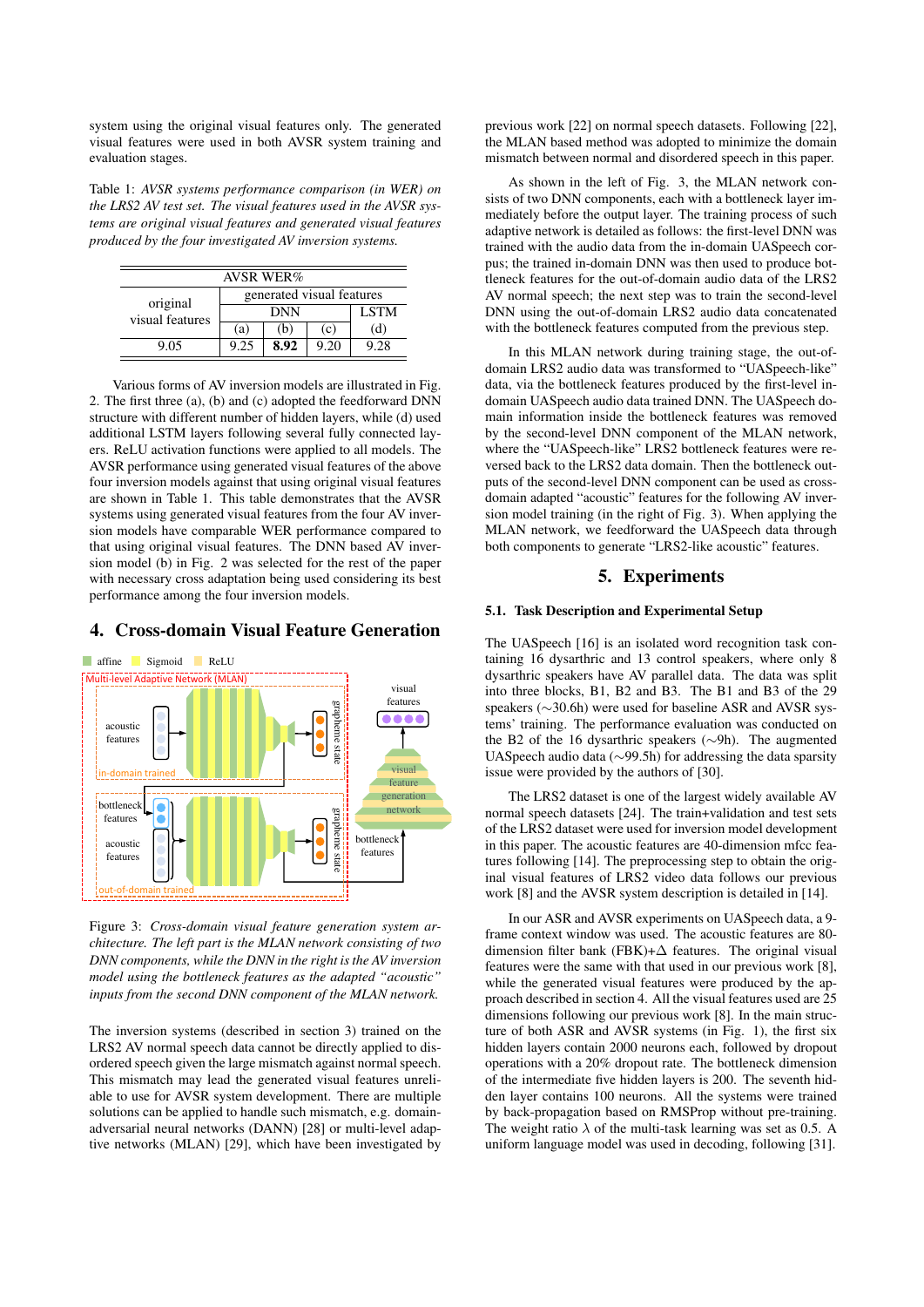Table 2: *Comparison of the WER results produced by various ASR and AVSR systems investigated in this paper on the 16 UASpeech dysarthric speakers test set. The dysarthric speakers are grouped by their intelligibility levels, which are "Very low", "Low", "Mild" and "High". Data Aug. is the abbreviation of data augmentation.*

| <b>Systems</b> |                         | <b>LHUC</b> | Data | WER%     |       |       |       |         |
|----------------|-------------------------|-------------|------|----------|-------|-------|-------|---------|
|                |                         | <b>SAT</b>  | Aug. | Very low | Low   | Mild  | High  | Average |
|                | audio-only              | X           | х    | 69.82    | 32.61 | 24.53 | 10.40 | 31.45   |
| 2              | audio+original visual   | Х           |      | 69.70    | 32.59 | 24.35 | 9.67  | 31.14   |
| 3              | audio+UA-syn visual     | Х           |      | 69.73    | 33.03 | 24.20 | 9.59  | 31.21   |
| $\overline{4}$ | audio+LRS2-cross visual | Х           | х    | 67.45    | 31.53 | 23.23 | 10.28 | 30.38   |
| 5              | audio-only              |             | X    | 64.39    | 29.88 | 20.27 | 8.95  | 28.29   |
| 6              | audio+original visual   | ✓           | х    | 63.80    | 29.99 | 20.35 | 8.66  | 28.11   |
| 7              | audio+UA-syn visual     |             |      | 65.58    | 28.79 | 19.80 | 8.72  | 28.09   |
| 8              | audio+LRS2-cross visual | ✓           | х    | 63.65    | 29.32 | 19.45 | 9.20  | 27.92   |
| 9              | audio-only              | x           | ℐ    | 66.45    | 28.95 | 20.37 | 9.62  | 28.73   |
| 10             | audio+LRS2-cross visual | X           | ✓    | 66.01    | 29.22 | 20.59 | 9.67  | 28.76   |
| 11             | audio-only              | ✓           | ℐ    | 62.50    | 27.26 | 18.41 | 8.04  | 26.55   |
| 12             | audio+LRS2-cross visual | ✓           | ✓    | 61.34    | 27.90 | 18.29 | 9.22  | 26.84   |

#### 5.2. In-domain AVSR

Prior to the proposed cross-domain visual feature generation approach (we use "Xdomain-AV approach" for simplification in the following), the in-domain UASpeech AV parallel data trained AV inversion model was investigated in this paper. The inversion model architecture is the same with the DNN based model (b) in Fig. 2. The training of this in-domain inversion model was based on the 8 dysarthric speakers' AV parallel data.

The performance of three in-domain systems is compared in this subsection (see Table 2, systems 1-3). System 1 is the in-domain ASR baseline. System 2 is the AVSR baseline using the UASpeech original visual features following our previous work [8]. Zeros were concatenated with the acoustic features for those speakers whose video data were missing. The AVSR system 3 used the generated visual features derived from the in-domain UASpeech AV inversion model for both training and test data. Comparing the results of these three lines we observe that no significant improvement can be obtained over the ASR baseline using either original visual features or in-domain inversion generated visual features.

#### 5.3. Cross-domain Adapted AVSR

The system 4 in Table 2 is the AVSR system using the visual features generated by the Xdomain-AV approach. Same as the AVSR system 3, the generated visual features used in system 4 are applied to both training and test data. The line of system 4 indicates that the AVSR system using the generated visual features produced by the Xdomain-AV approach consistently outperforms systems 1-3 on the "Very low", "Low" and "Mild" dysarthric speaker groups, yet almost no improvement on the "High" group. The average WER reduction of system 4 compared to the ASR baseline is 1.07% absolute (3.4% relative).

LHUC based speaker adaptive training was further applied to model the variability among dysarthric speakers (see systems 5-8 in Table 2). Comparing the results, the similar trend is still observed. The Xdomain-AV AVSR system 8 produces the lowest average WER among the systems 5-8, while having a consistent WER reduction on the "Very low" and "Mild" groups.

In order to address the AV data sparsity issue, we acquired ∼99.5h augmented UASpeech audio data from [30]. Visual features were generated for the augmented audio data using our Xdomain-AV approach. Then the augmented audio data concatenated with generated visual features were added to the training set for systems 10,12. Consistent WER reductions on the "Very low" group over audio-only systems 9,11 with data augmentation were obtained using Xdomain-AV AVSR systems with or without LHUC speaker adaptive training. No further improvements could be obtained on other intelligibility levels.

## 5.4. Comparison with Previous Reported System

Table 3: *A comparison between the best WER result in this paper and published WER results on the 8 UASpeech dysarthric speakers with audio-visual data available.*

| <b>Systems</b>                    | Avg WER% |
|-----------------------------------|----------|
| Sheffield-2015 SAT based ASR [32] | 33.1     |
| <b>CUHK-2018 DNN ASR [33]</b>     | 30.2     |
| CUHK-2019 SD BGNN AVSR [8]        | 25.7     |
| Xdomain-AV AVSR in this paper     | 22.1     |

We compare the best average WER result of the AVSR system using the visual features generated by the Xdomain-AV approach with previously published best ASR and AVSR systems available on the 8 UASpeech dysarthric speakers (see in Table 3). We can observe that our AVSR system using the generated visual features produced by the Xdomain-AV approach achieves the lowest WER and gives a 3.6% absolute (14% relative) WER reduction compared with our previous work [8].

#### 6. Conclusion

In this paper, we present the first work to explore cross-domain visual feature generation approaches for audio-visual disordered speech recognition. The experiments conducted indicate that this method is useful for disordered speech recognition where the audio-visual data is often very limited. Our future research will focus on improving audio-visual data generation and augmentation techniques.

## 7. Acknowledgement

This research is supported by Hong Kong Research Grants Council General Research Fund No.14200218, Theme Based Research Scheme T45-407/19N, Shun Hing Institute of Advanced Engineering Project No. MMTp1-19 and ShenZhen Fundamental Research Program KQJSCX20170731163308665. We thank Dr. Feifei Xiong for insightful discussions.